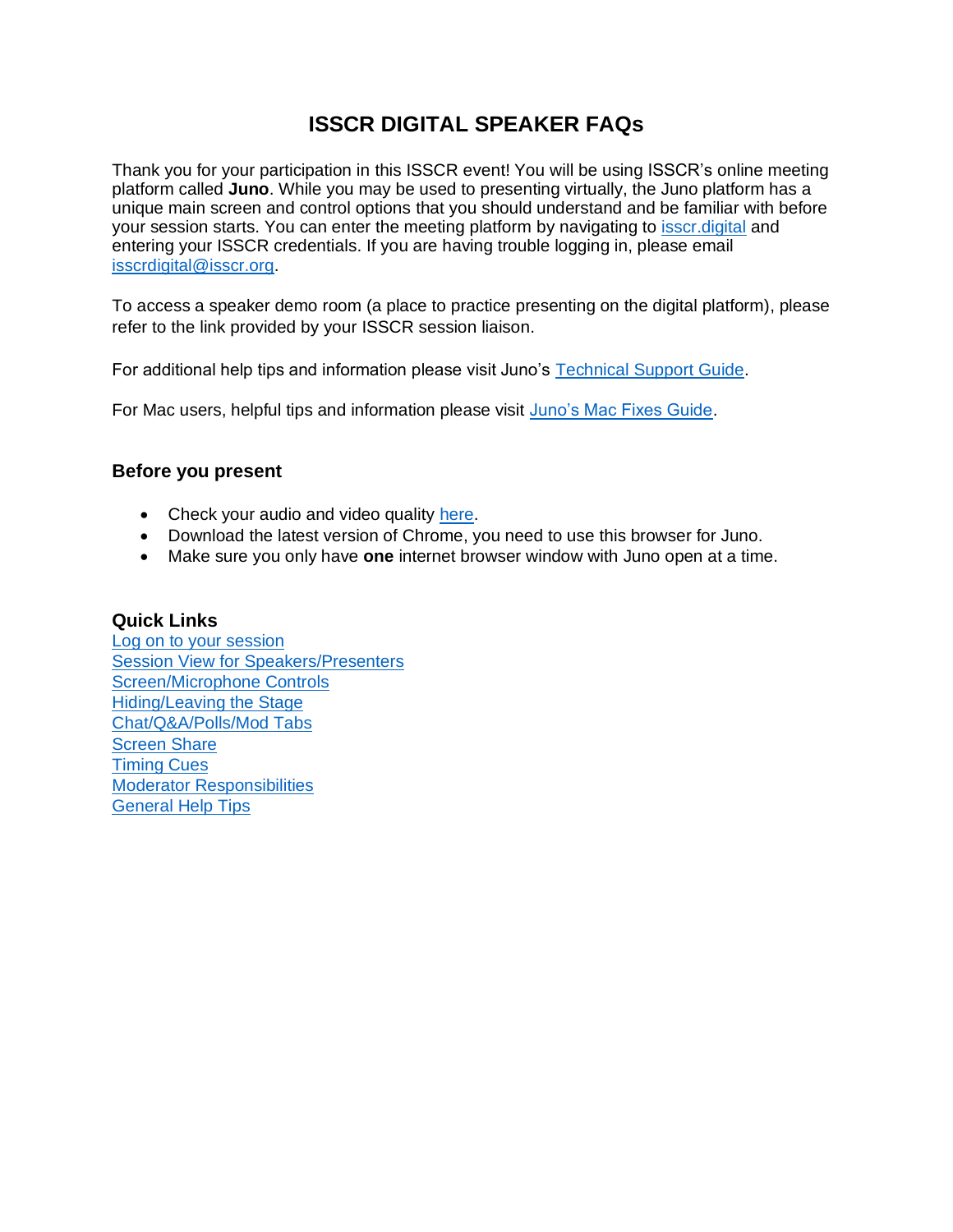#### **Log on to your session**

- Sign in using your ISSCR credentials: [isscr.digital](https://isscr.junolive.co/)
- In your Chrome browser window, click the lock symbol to the left of the web address and **allow access** to your microphone and camera.

| isscr2021.junolive.co/live/breakouts/Speaker_I                           |       |
|--------------------------------------------------------------------------|-------|
| isscr2021.junolive.co wants to<br>Use your microphone<br>Use your camera |       |
| Allow                                                                    | Block |

• On the top navigation bar in Juno, click "Upcoming," then click on the event you are presenting in. Finally, click on the specific session you are speaking in. Alternatively, you may use the URL link sent by your ISSCR staff liaison. In either case, the system will recognize you as a speaker in your session.

Enter your session **30 minutes prior to your session start time,** when staff will help presenters test their presentation set up and get ready for the session.

• The first time you enter a session a pop-up window will appear to test your computer setup. Click "Begin Test."

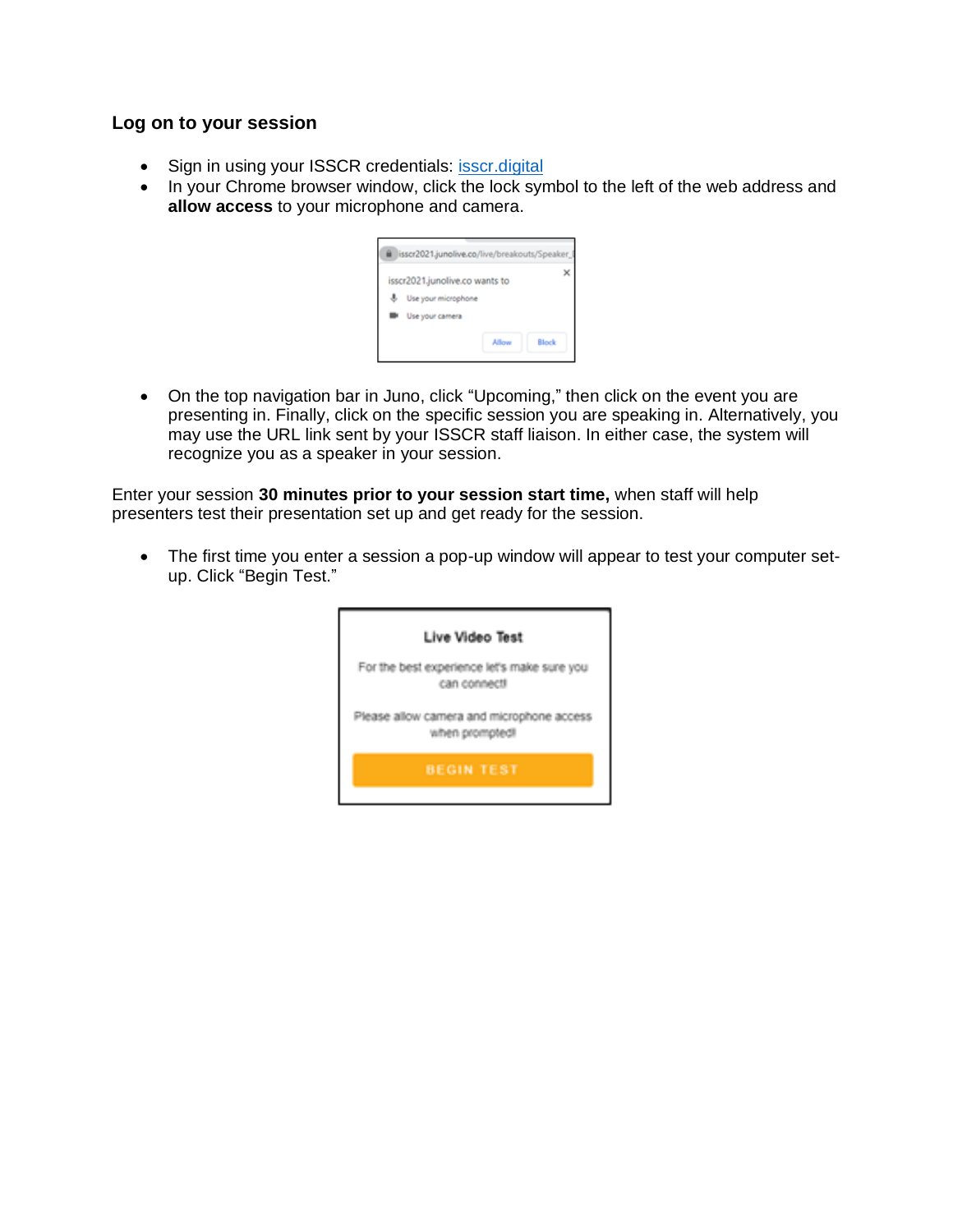### <span id="page-2-0"></span>**Session View for Speakers/Presenters**

When you first land on the session page you are in the "audience," or "backstage" mode. To be seen and heard, Click the **audio button** and **video button**.



# <span id="page-2-1"></span>**Screen/Microphone Controls**

Familiarize yourself with the bottom left controls in the session:



When your audio or video is ON, the icon will turn light red. When your audio or video is OFF, the icon will turn white with a red line through it.

<span id="page-2-2"></span>When you are sharing your screen, the "Share" icon will turn light red. To stop sharing your screen, simply click the "Share" icon. See more information on how to screen share below.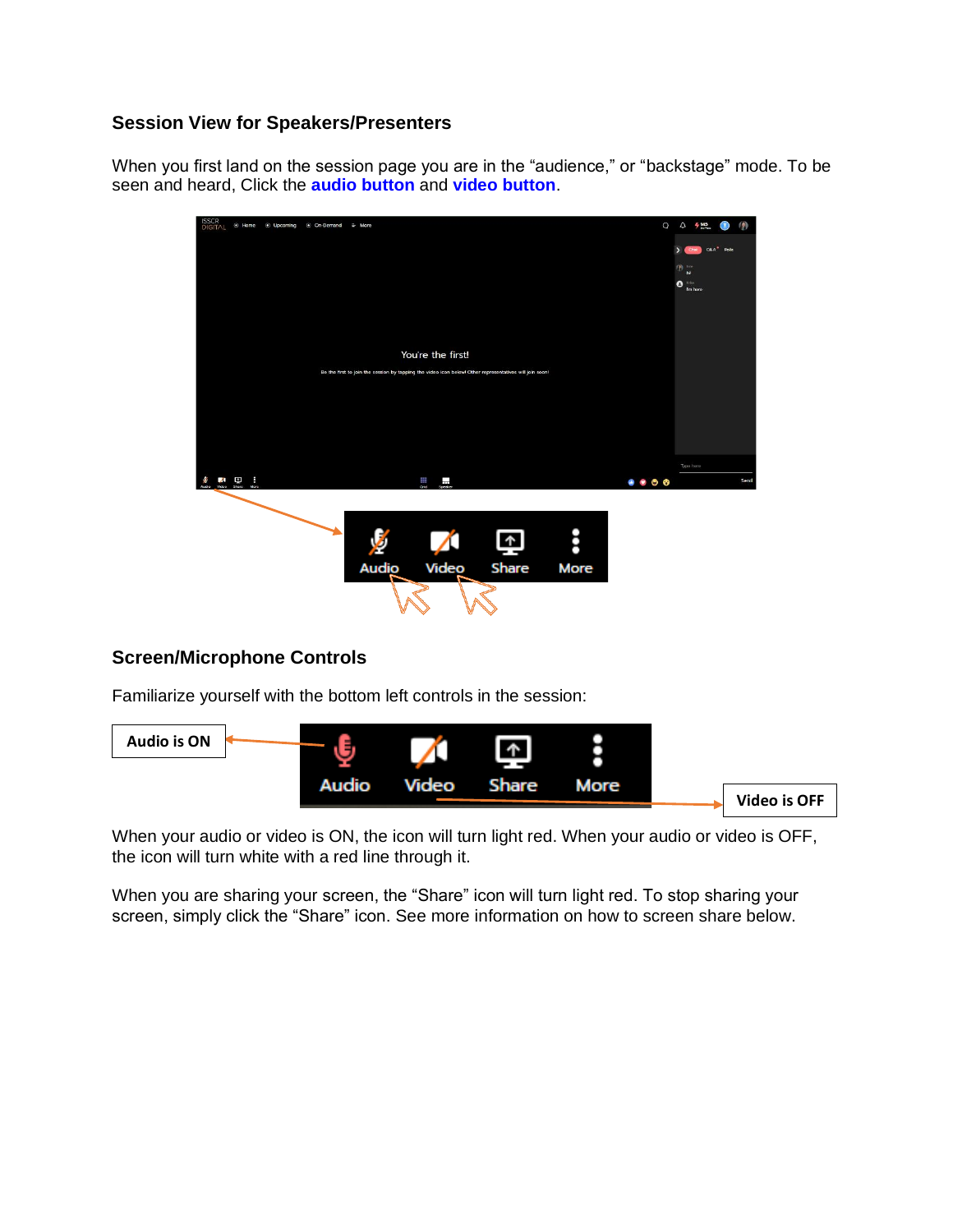# **Hiding/Leaving the Stage**

When you are not presenting you need to leave the main stage or "hide." You will still be able to see and hear, but you will not be on screen. To leave, click the "More" icon, then select "Continue Watching". This will take you off the screen stage. When you are ready to return to the screen stage, simply turn your audio and video on.



**NOTE:** Do **NOT** click these options:

- "Mute All" (mutes all speakers),
- "Moderate", or
- <span id="page-3-0"></span>• "Stop All" (ends the entire session).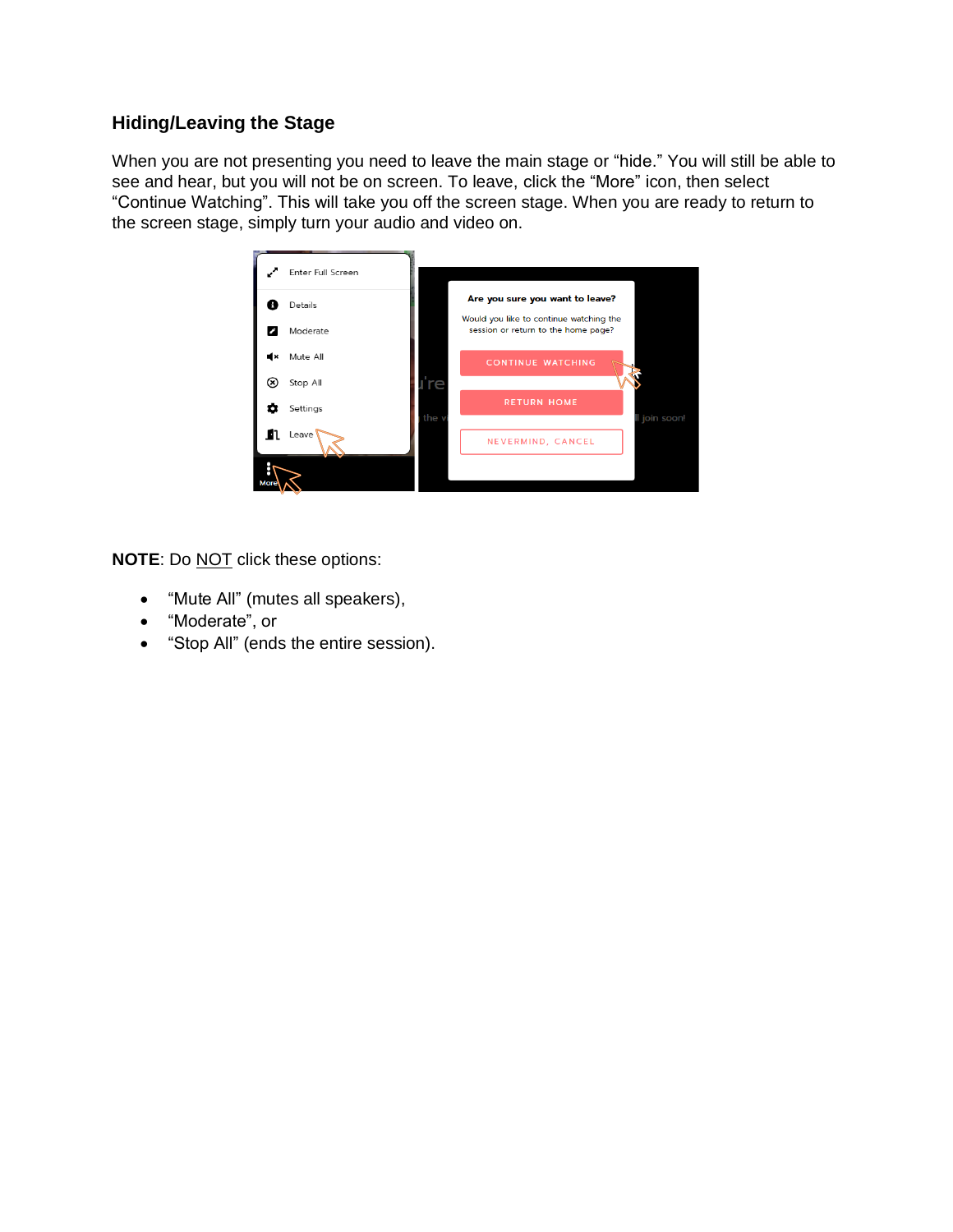# **Chat/Q&A/Polls/Mod Tabs**

You can find the Chat, Q&A, Polls, and **Mod** tabs in the right-side panel. To open this panel, click the **light red** chat bubble icon. To navigate between tabs, simply click the tab you'd like to view. If a tab has a small light red circle, that means there is a new chat/question/poll/or message in the Mod tab. **Keep the Mod tab open throughout the session – this is where you will receive timing cues and other important information.** 



Tabs: Further information

- *Chat*: The Chat tab is for attendees to chat with one another.
- *Q&A*: Attendees and panelists can enter questions into this tab. The session chair will read these questions aloud to the presenter.
- *Polls*: If the session is set to have a poll, this tab is where it will take place.
- **Mod** (Moderator): This is how panelists and staff can communicate with each other. Attendees cannot see these messages. You will receive important information here such as timing cues. **Keep your view on the Mod tab during the session**.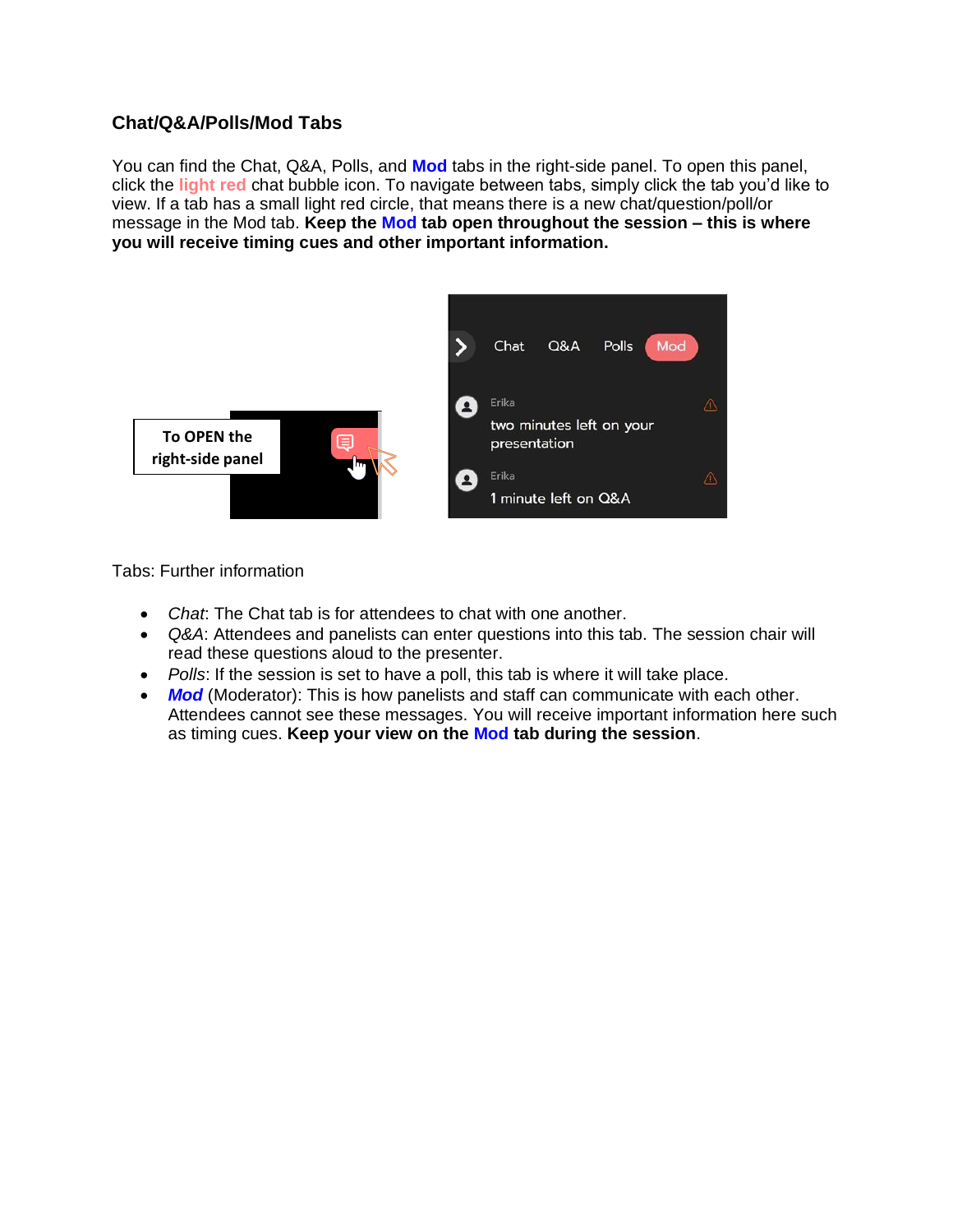### <span id="page-5-0"></span>**Screen Share**

- **Using one monitor**: You will need to as resize your presentation so that it does not take up your entire screen as a PowerPoint presentation typically will do in Presentation mode:
	- o *PowerPoint*: Slide show > set up slide show > browse by individual window [\(see](#page-8-2)  [screen shots for details\).](#page-8-2)
	- o *PowerPoint WPS Presentation*: View > Reading View [\(see screen shot for](#page-9-0)  [details\)](#page-9-0)
	- o *Keynote*: Update to version 10.1 or newer. Play menu> Play Slideshow in Window.
	- o *PDF*: Open document in its own window.

**START your presentation BEFORE you share your screen.** Resize your window to reduce blank space or menu bars. Make sure that you can see both your presentation and the **Mod** tab.

• **Using two monitors**: If the Presenter View window pops up when you present your slide show, click the three dots icon, then "Hide Presenter View". This will leave the session window on one monitor and your presentation on the other monitor.





- To share your screen, press this icon:
	- o When you are sharing, the icon will turn light red.
- A popup window "Choose What to Share" will appear.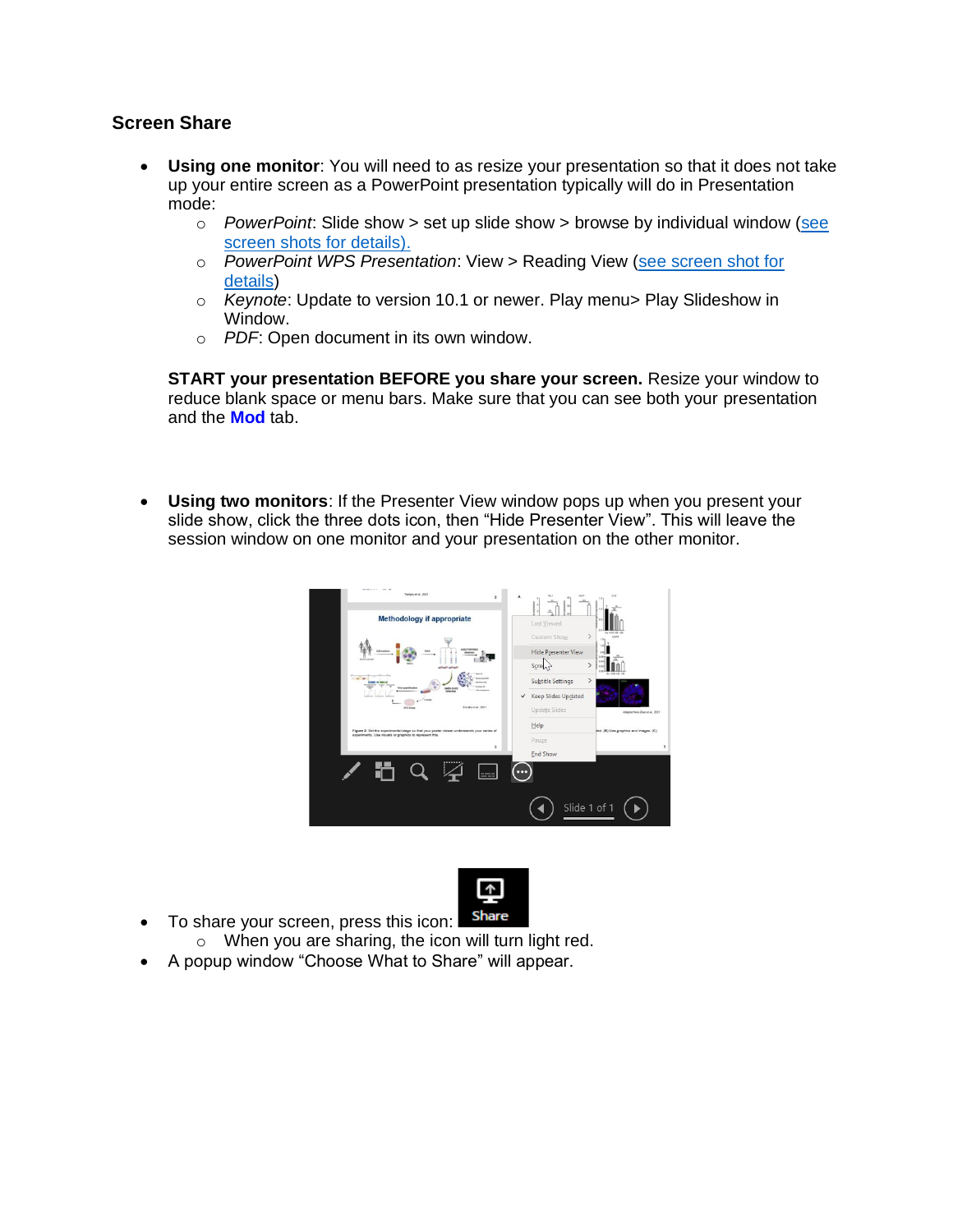| Choose what to share<br>isscr.junolive.co wants to share the contents of your screen. |                                                                                                                                                                    |                        |
|---------------------------------------------------------------------------------------|--------------------------------------------------------------------------------------------------------------------------------------------------------------------|------------------------|
| <b>Entire Screen</b>                                                                  | Window                                                                                                                                                             | <b>Chrome Tab</b>      |
| w si                                                                                  | - 30 M<br>Seminante de Charles<br>the paper from a fact toward<br>amerga e manh.<br>Co ISSCR Digital - test roo La Speaker Juno FAQs.docx De Mock poster page.pptx | at the st              |
| <b>ENTERED</b><br><b>ALCOHOL</b>                                                      | <b>Continuous</b> company<br>With a company<br><b>FAR</b><br>De Inbox - Iboscow@ISSCR File Erika Kowalczyk   Micros                                                | s06305.databank.host - |
|                                                                                       |                                                                                                                                                                    |                        |
|                                                                                       |                                                                                                                                                                    | Share<br>Cancel        |

- o If you are sharing a slide presentation, select 'Window' and select your presentation, click share. You must be in **Chrome**.
- o If you are sharing a video with audio, select 'Chrome Tab' and check the 'Share audio' box in the lower left.

| <b>Totire Screen</b>                                 | Window | Chroma Tab              |
|------------------------------------------------------|--------|-------------------------|
| <b>BB</b> ISSCR Digital - test room                  |        |                         |
| Aine RAD-DRAFT docs                                  |        | Select a tab to preview |
| juno screenshots dock                                |        |                         |
| Microsoft Office Home                                |        |                         |
| Microsoft Word - Fuppy Contract.docx                 |        |                         |
| M Gory Dawn Goldens Ink - eldoscow@omail.com - Gmail |        |                         |
|                                                      |        |                         |
|                                                      |        |                         |
|                                                      |        |                         |
|                                                      |        |                         |
|                                                      |        |                         |
|                                                      |        |                         |

When you are done presenting, click the share icon share to stop your screen share.

The audience view will be different: It will show the slide presentation displayed in a single screen with a small thumbnail of the speaker(s) below the larger presentation. The presenter who is actively speaking will be highlighted in **green**.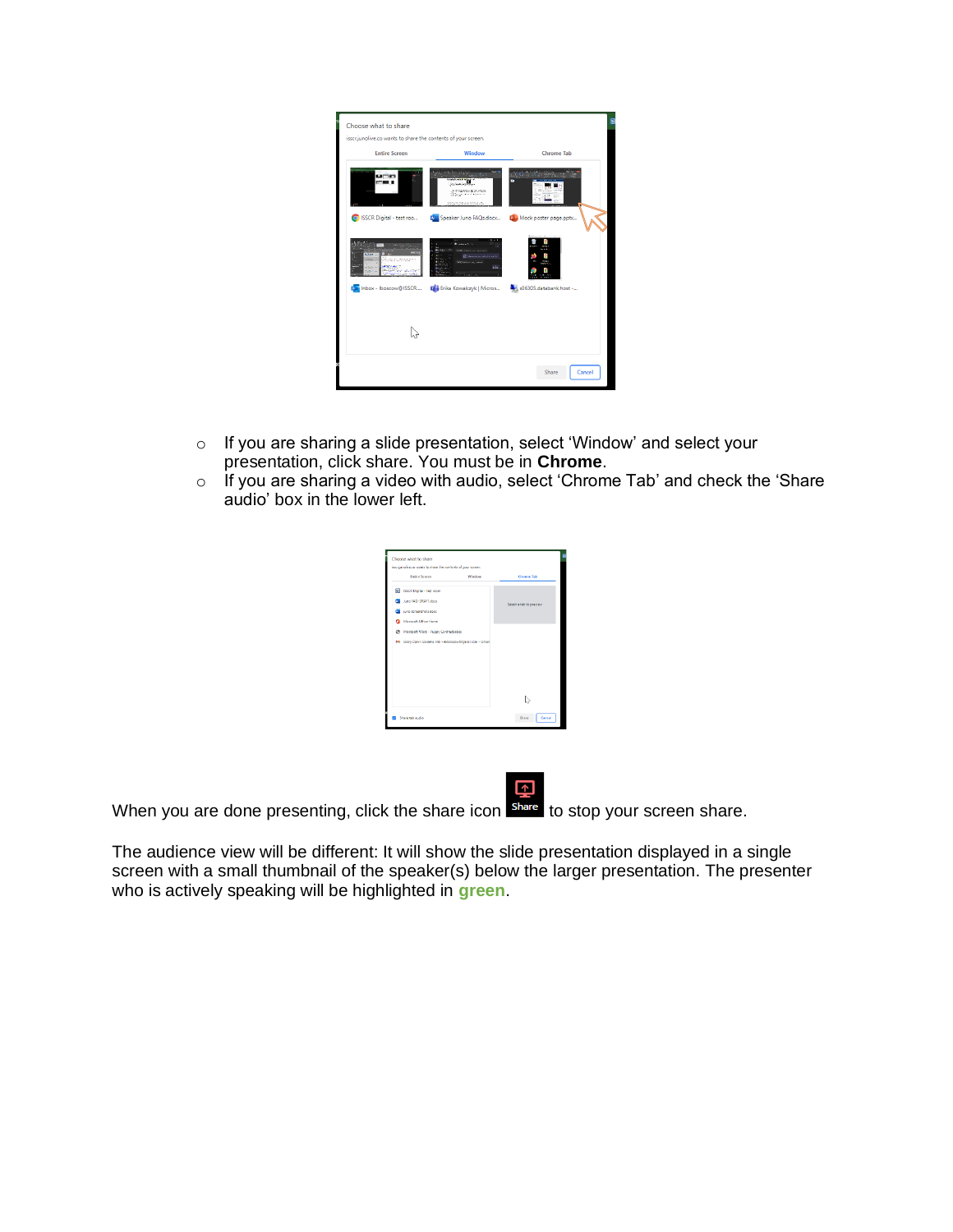

# <span id="page-7-0"></span>**Timing Cues**

During the presentation, speakers and panelists should stay on the **MOD** tab for timing cues. See the screenshot below for an example of timing cues that will be delivered during the presentation and Q&A periods.



The session chair or moderator will read questions from the Q&A tab aloud to the presenter.

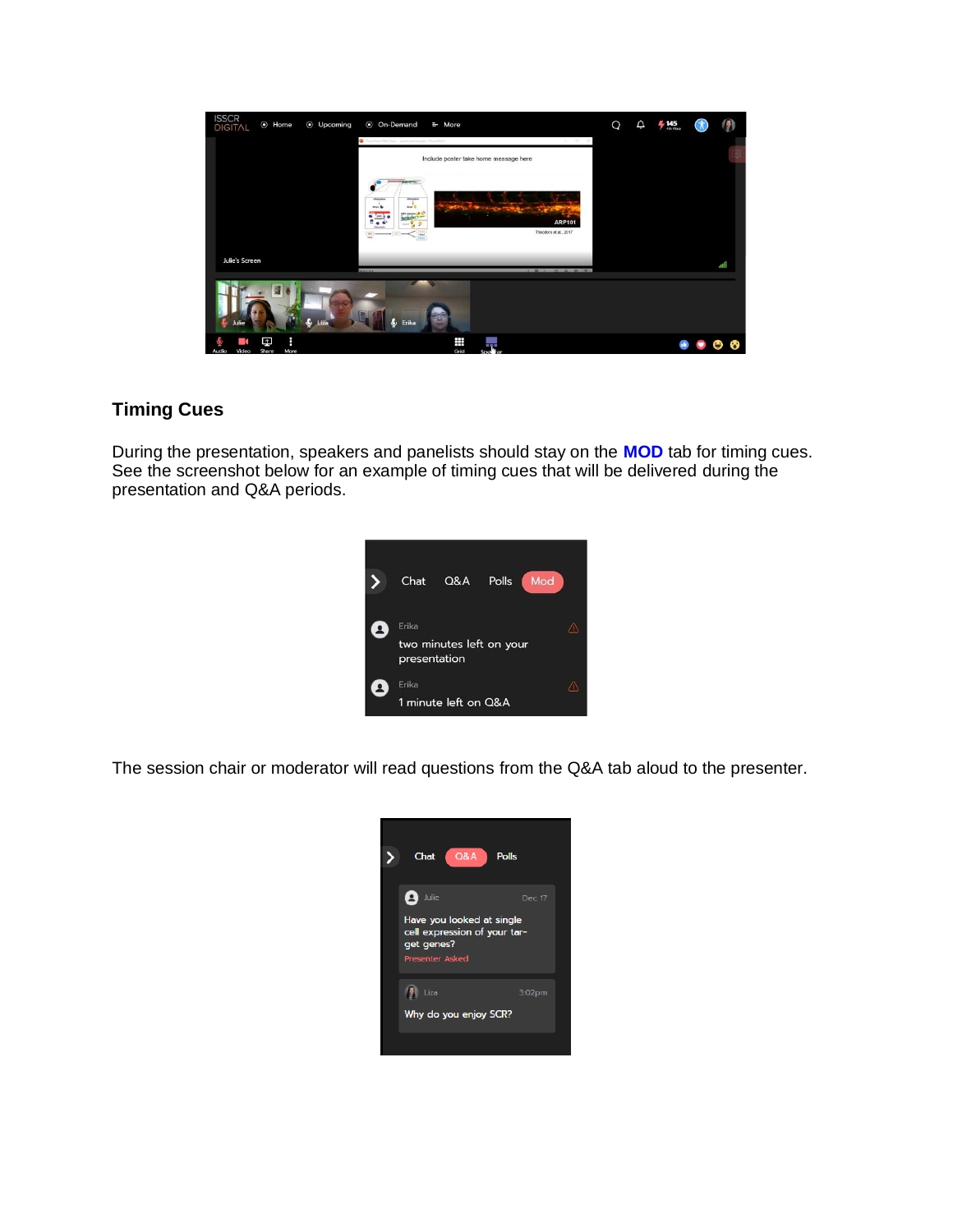# <span id="page-8-0"></span>**Moderator Responsibilities**

- During presentations, moderators should watch the **Mod** tab for timing cues. When the presentation time is ending, the moderator should switch to the **Q&A** tab and click the Audio and Video icons to unmute and start their video.
- The moderator should have a question of their own or a question selected from the Q&A tab ready to read aloud to the speaker.
- During the last question, staff will enter "\*\*\*\*We will now move to next speaker\*\*\*\*" in the Q&A and **Mod** tabs.
- Moderator returns to the **Mod** tab for the next presentation.

# <span id="page-8-1"></span>**General Help Tips**

#### **Presentation preparation**

- Take advantage of the Speaker Demo Room to practice sharing your presentation and to become familiar with the screen controls.
- Please use the link your ISSCR session liaison emailed to access the Speaker Demo Room.

# **Session timing**

- Check into the "Green Room" **30 prior minutes prior** to the start of your session. The "Green Room" is where ISSCR Staff will run through a technical check and pre-session review with the presenters.
- Five minutes prior to start everyone will leave the screen stage (More à Leave à Continue Watching).
- Please refer to your session script for timing details.

#### <span id="page-8-2"></span>**How to reduce your presentation window in PowerPoint**

If you only have one screen and need to view both your presentation and the Juno window (i.e., **Mod** tab)

1. Open your PowerPoint file, click on "Slide Show" in the top navigation, then click "Set Up Slide Show".

|             | AutoSave $\bullet$ Off) $\Box$             |                        | 回 。                                 |                        | 4 Series *  |                                    |                                                    | Search     |        |      |      |                                                            |  |
|-------------|--------------------------------------------|------------------------|-------------------------------------|------------------------|-------------|------------------------------------|----------------------------------------------------|------------|--------|------|------|------------------------------------------------------------|--|
| <b>File</b> | Home                                       | Insert                 | Draw                                | Design                 | Transitions | Animations                         |                                                    | Slide Show | Review | View | Help | Acrobat                                                    |  |
|             | □≡                                         | $\equiv$<br><b>TAB</b> |                                     |                        |             | ËU                                 | <b>AL</b>                                          |            |        |      |      | <b>CONTRACTED</b> Keep Slides Updated <b>V</b> Use Timings |  |
| From        | From<br>Beginning Current Slide   Online ~ |                        | Present Custom Slide<br>Show $\sim$ | Rehearse<br>with Coach |             | Hide<br>Set Up<br>Slide Show Slide | Rehearse Record Slide D Play Narrations<br>Timinas | Show ~     |        |      |      | $\checkmark$ Show Media Controls                           |  |
|             |                                            | Start Slide Show       |                                     | Rehearse               |             |                                    |                                                    |            | Set Up |      |      |                                                            |  |

2. Under "Show type" select "Browsed by an individual (window)" then click OK.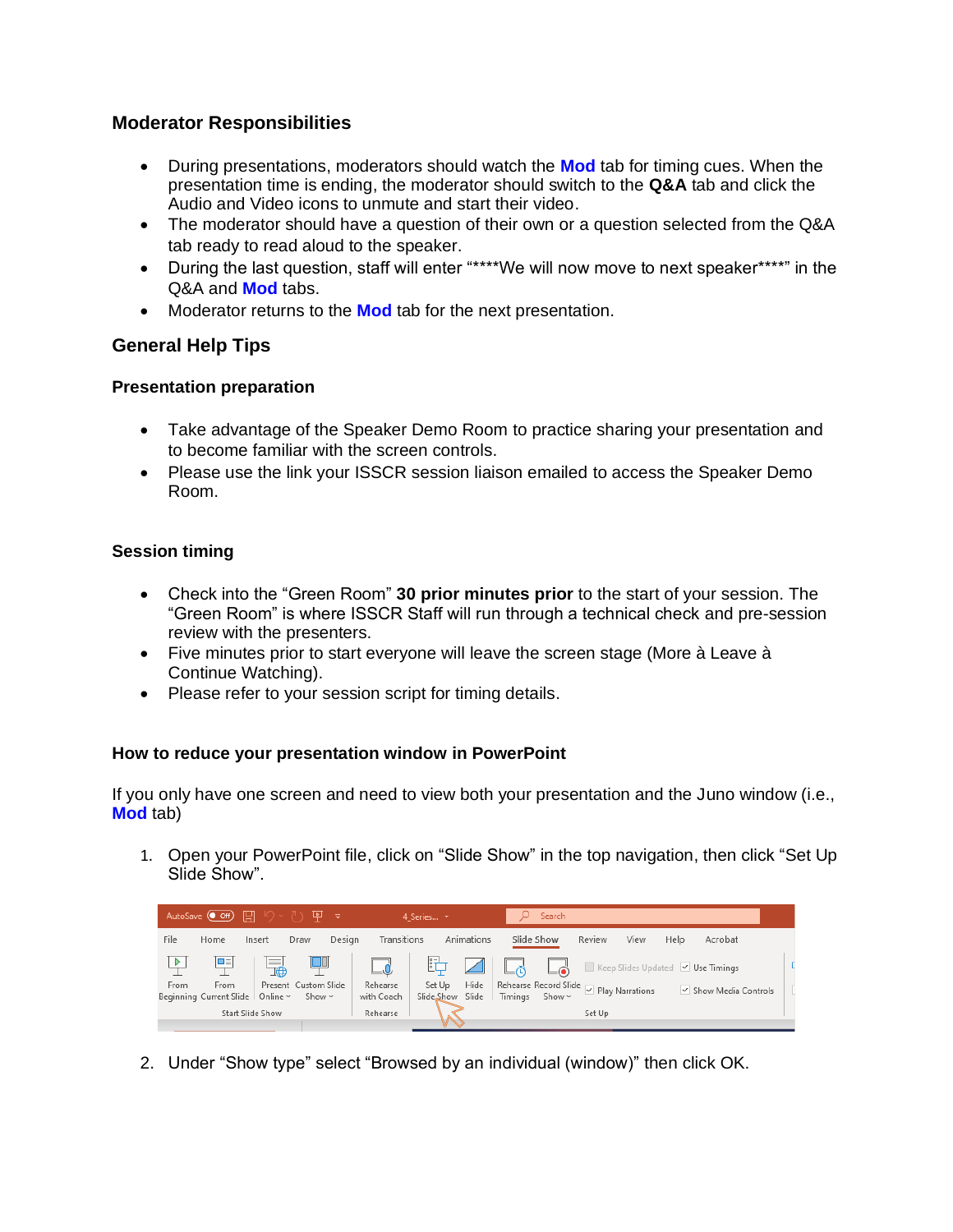| Show type                            |  |
|--------------------------------------|--|
| Presented by a speaker (full screen) |  |
| Srowsed by an individual (window)    |  |
| Browsed at a kiosk (full screen)     |  |
|                                      |  |

3. When you are ready, put your presentation in Presentation Mode, *then* screen share.

You now can overlay your presentation onto the meeting platform and resize as appropriate while seeing the timing cues or other panelist directions in the **Mod** tab.

#### <span id="page-9-0"></span>**How to reduce your presentation window in WPS Presentation**

1. Open your PowerPoint WPS file, click "View" in the top navigation, then click "Reading View". This will allow animations and transitions without switching to a full screen view.

| $\mathsf{P}$ Presentation                                   | W wps = <b>D</b> 回 首 ? -<br>$\boxed{\uparrow}$<br>$ \Box$<br>$\mathbf{\times}$                                                                                       |
|-------------------------------------------------------------|----------------------------------------------------------------------------------------------------------------------------------------------------------------------|
| Insert<br>Home                                              | Developer<br>Review<br>Special Features<br>Slide Show<br>View                                                                                                        |
| Æ<br>E<br>Slide<br><b>Notes</b><br>Normal<br>Page<br>Sorter | Handout Master<br><b>View Gridlin</b><br><b>THE CONTENT</b><br>Slide<br>Notes Master<br>Reading<br>Grid and<br><b>Task Window</b><br>Guides<br><b>View</b><br>Master |
| 日闪启向                                                        | <b>19 GI</b><br><b>D</b> Online plates $\times$ <b>a</b> Preseion1 * $\times$ +<br>D<br>r.<br>$\overline{\phantom{a}}$                                               |
|                                                             | L<br>Ξ<br>5                                                                                                                                                          |
|                                                             | ⋴<br><b>Barbaro</b><br>A                                                                                                                                             |
|                                                             | 鷗                                                                                                                                                                    |
|                                                             | R                                                                                                                                                                    |
| $\bigcirc$                                                  | 噐<br>$20\% - (-1)$<br>Е<br>П<br>$\equiv$ Notes<br>目<br>$+$ $\mathbb{S}^*$                                                                                            |
|                                                             |                                                                                                                                                                      |

2. When you are ready, put your presentation in Presentation Mode, *then* screen share.

Please see these resources on [View Modes in WPS Presentation](https://help.wps.com/en-US/articles/view-modes-in-wps-presentation) and How to set up a [slideshow in WPS](https://www.wps.com/academy/how-to-set-up-a-slideshow-in-wps-presentation/1861469/) for additional help.